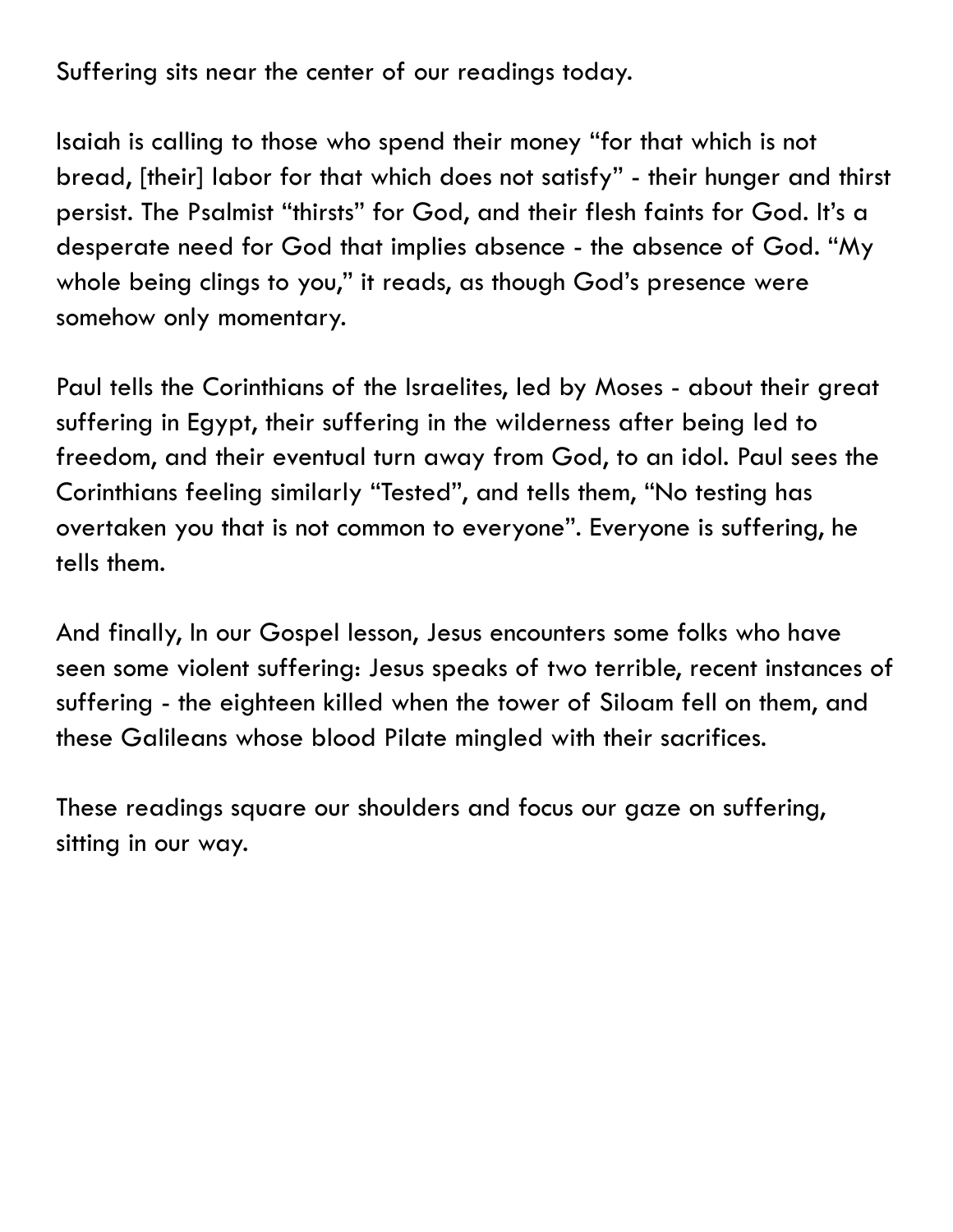It's the season of Lent - A hard path to follow, and a still harder destination: The cross and the death of Jesus. In this way suffering is "in the air" of the season - present, but as yet a little out of focus. Lent, then, is not entirely unlike our experience of life itself - with suffering coming into and out of focus. This helps me be grateful then for the honesty of Lent - that walking this path, following Jesus to his end, we are put face to face with the realities of life we might not otherwise seek to face. But face them we will, whether in Lent or in life. Today we look at one such reality - suffering.

Whatever the cause or circumstance or "kind", suffering raises big questions - you might call them "God sized" questions. And in the face of suffering, it's not just Christians who get to wondering. All people, when they encounter suffering (in their lives or the lives of others) look to the heaven's and ask one question in particular - "Why?"

That's the question these Corinthians are asking - "Why are we suffering? Isn't God on our side because of Jesus?" Did this question of "why" also occur to the Psalmist? The Psalms (in general) are filled with language that make me think not. But this Psalm takes a tone that reminds me of people you might consider disingenuous - as though they were simply trying to stay on God's "good side", perhaps in an attempt to avoid suffering.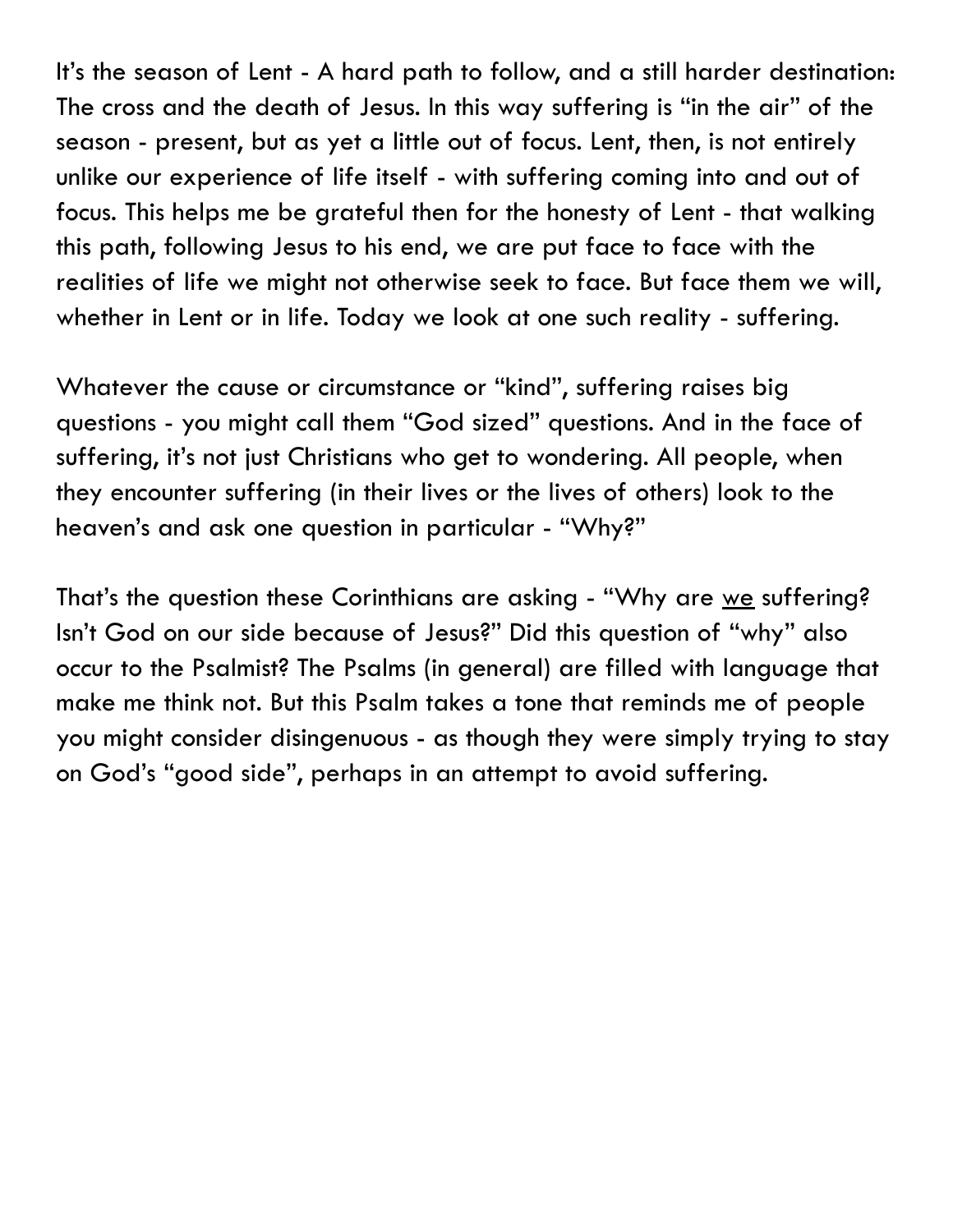That. That's a particular kind of logic - about God and about suffering. It's a particular kind of logic that grows in the face of suffering.

You know what I'm talking about | because you've heard it before. Maybe it's even been your own logic at times. In the absence of clear answers about why we suffer (despite ourselves or even our faith), we come up with rational/calculated explanations for it. And the answer that comes most often (to non-church goers and church goers alike) is that **suffering | is God's punishment for sin**.

This answer to why there is suffering in the world is close at hand in this culture of ours, and for at least one reason: It's a clear reflection of the world we live in - a world of one-to-one correspondence, "tit for tat." If you killed somebody, you'll either go jail | or we'll kill you back. It's an eye-for -an-eye logic. Rational and precise. Jesus spoke of it himself, revealing just how old this logic must be.

Hearing these terrible accounts of people meeting their end, Jesus sees this logic turning in these people and calls it out: "Do you think that because these Galileans suffered in this way they were worse sinners than all other Galileans? …Or these 18 who were killed when the tower of Siloam fell on them - do you think that they were worse offenders than all the others living in Jerusalem?" Answering his own question, he tells them: "No"

Jesus is saying, NO - these people did not suffer and die because of their sin. God does not punish people according to their sin - that is the world's logic, NOT GOD's!! And as if in response, our question lights up again in bright, neon, block letters: "Then WHY?!" Why do people suffer?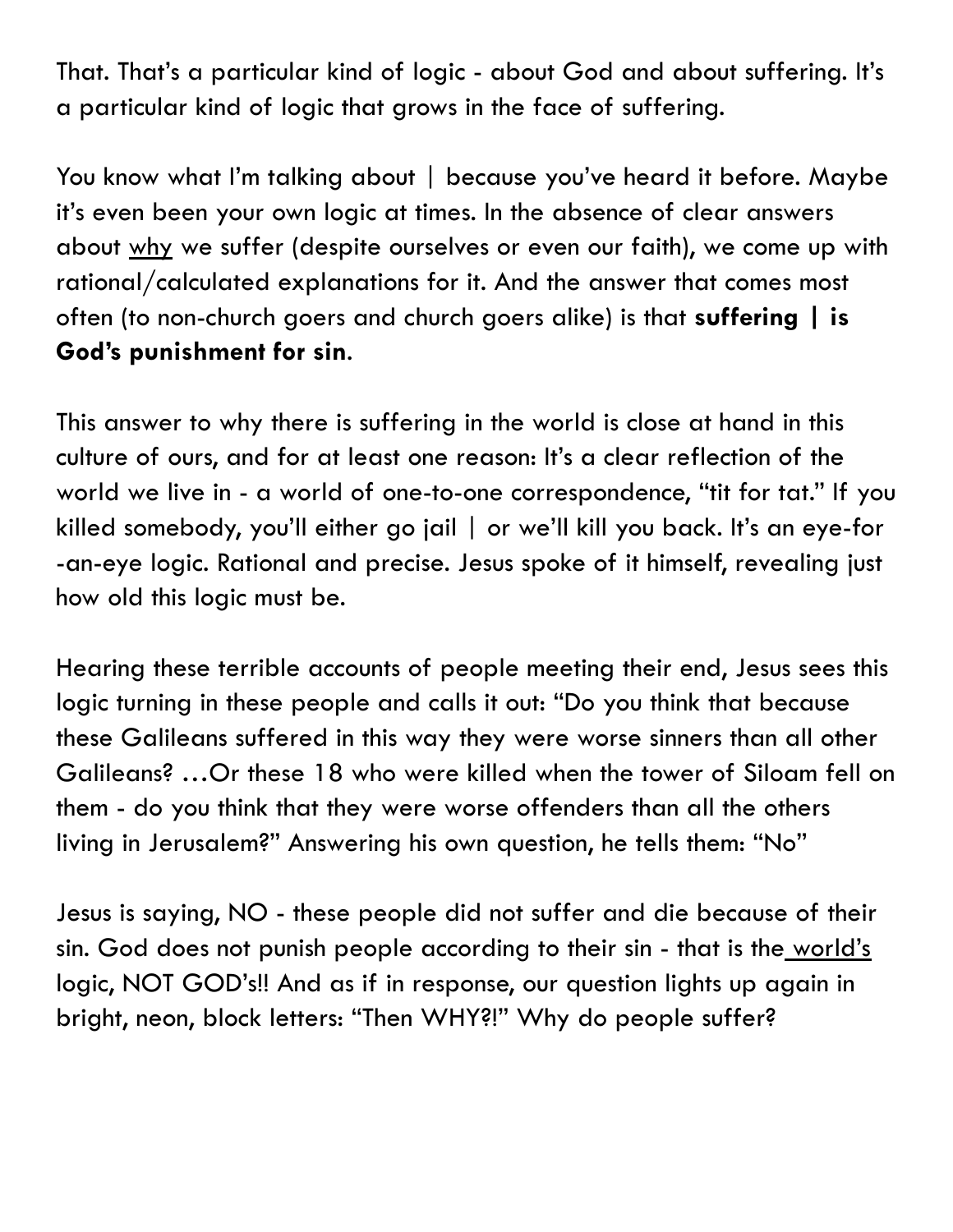Jesus tells a parable. This one is of a fig tree. There is a farmer clearly beholden to the logic of the world - "This tree has not produced any fruit, ever" he tells the gardener. "Cut it down!" Tit for tat. Rational and precise. It seems clear enough to the gardener, though, that it's not producing because it's using all its energy merely to survive - this tree is suffering in adverse conditions and seeks simply to endure. So the gardener pleads: Give it another year. I'll till the soil underneath and treat it with some nutrient rich manure. It just needs a little attention.

Speaking of the Galileans and the 18 under the tower of Siloam, Jesus brings Lent back into focus for us, with the word. "Repent."

"Repent" literally means "turn around", "turn back". It's a useful word on this Lenten path. We are "prone to wander" after all. Especially when the path of Lent begs us to examine our questions, assumptions and the reality of suffering - the suffering in our lives, the lives of loved ones, and in the life of the world. Truly, we would rather simply turn away from it. But Jesus says "Repent", and our eyes and feet are drawn back to the path from whence we've wandered, back in the direction Jesus goes. But when Jesus says "repent", and follows it here with this parable, what is he saying?

Well, what is repentance beyond the literal translation of "turn around" and "turn back?" It's an invitation - an invitation to attention, to attend, to care.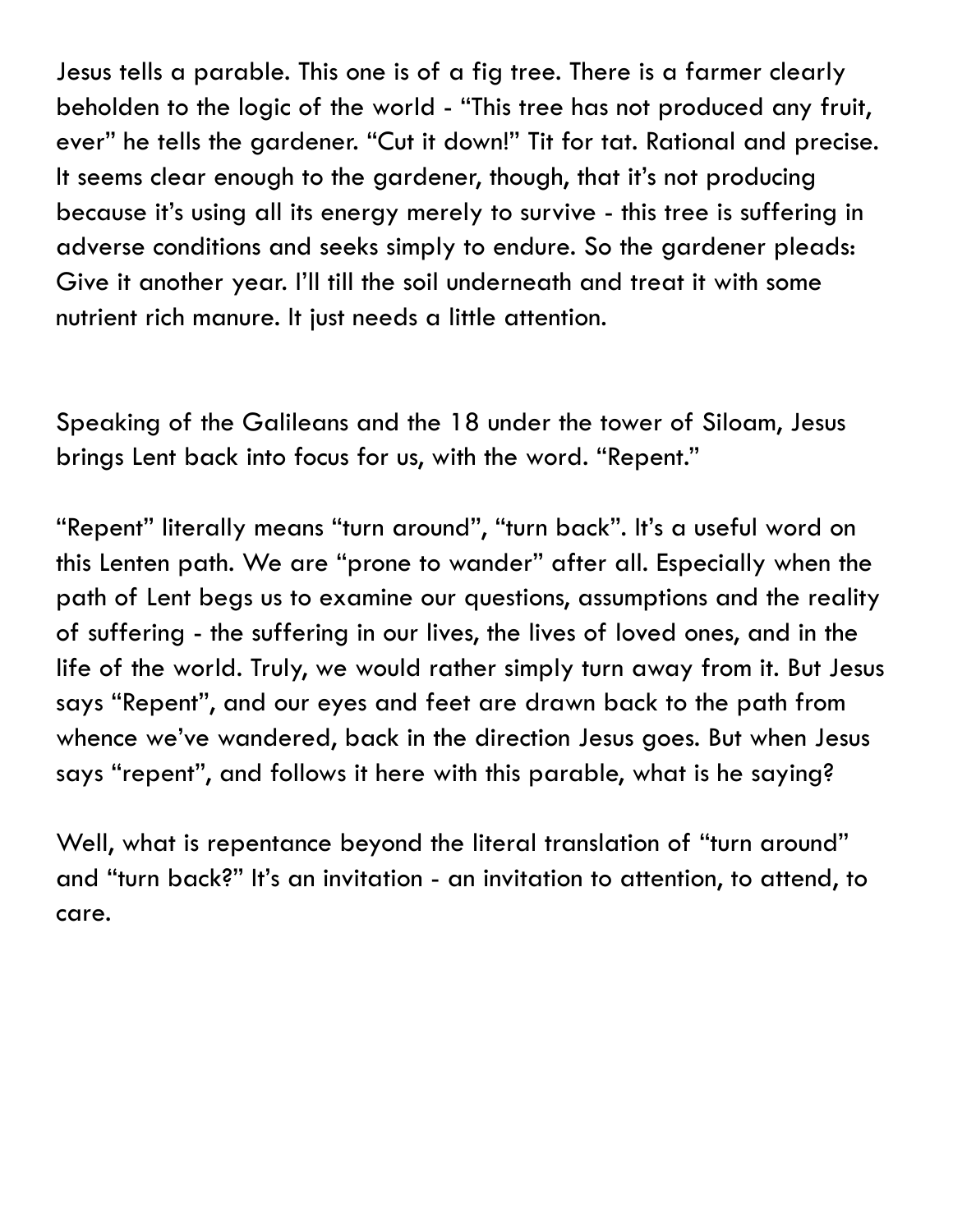Jesus sees these people, absorbed in figuring out the "why" of suffering. He sees them working out a logic that makes sense to them. He sees them seeking to control their own outcomes - learning how it is they might avoid such suffering themselves. Jesus sees them chalking it up to behavior - sin. "These fools suffered for what they did, because of their sin." We see what Jesus sees; the way their logic has divorced them from right relationship with God and with their suffering neighbor.

Jesus is telling these folks "Forget working out 'why' people suffer - this will only lead you astray. Simply pay attention! Pay attention to the corrupt depravity of Pilot who not only killed these Galileans but desecrated their offering to God! Attend to their grieving families, care for the loved ones they left behind! Pay attention to the needlessness and injustice of their suffering! To say it plain, "Don't try to avoid suffering - repent: go right towards it; pay attention to suffering."

This is the repentance of the gardener who seeks the well being of this fig tree rather than the profit margin of the farmer. The gardener pays attention, and in that attending, sees that the soil is dry and in need of help. He cares enough to attend to this poor, suffering tree rather than focus on the healthy ones producing just fine.

This attention to the suffering is the attention Jesus is leading us to | when he says "repent". Turn back to this path, in all its discomfort and the pain to which you will bear witness before this is all over. For on this path, you will find life. On this path you will find God (though hidden), gazing back in the face of the suffering.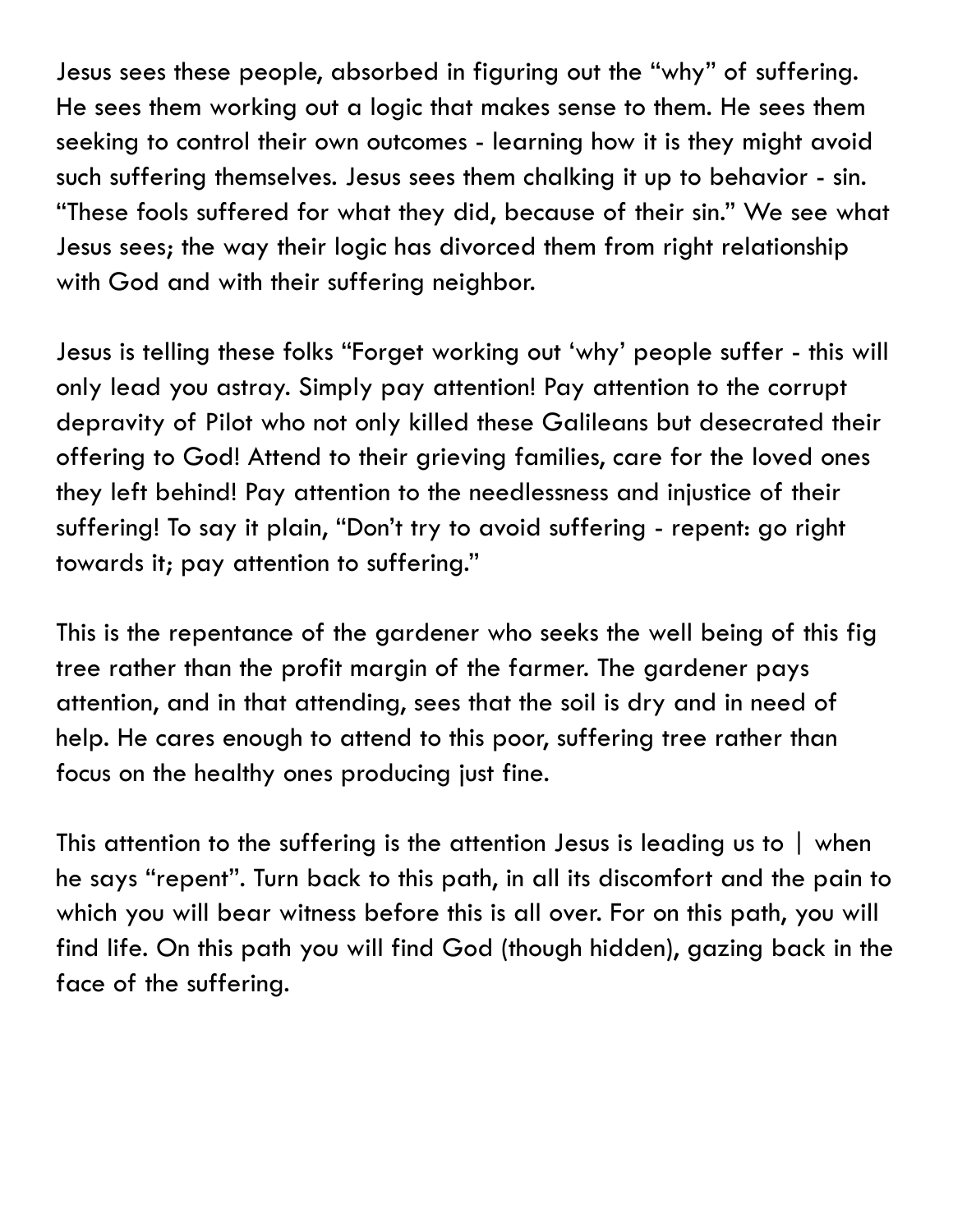## My friends, this is our Christian calling.

In baptism - our entrance into the body of Christ in the world, the sign of God's belovedness and claim over our lives - we are sealed with the Holy Spirit and marked with the cross of Christ forever. This "Cross" - this symbol of ultimate suffering (including abandonment, humiliation, defeat, pain, and death) - becomes our symbol of God's overcoming of all suffering | through the raising of Christ from the dead. Marked with the Cross in baptism, as in Lent, means we need not fear suffering or death ever again. And fearing death no longer, we are freed to march right toward death and attend to the suffering we meet along the way.

This is the witness of the gardener. This is the destination of the path of Lent. This attention is the loving, unwavering attention of God to the suffering - including you. All that you suffer and all the suffering you see in the world, God sees it too and is present (though hidden) in all of it. Repentance is God's invitation to you. For at the end of this Lenten path, the resurrection of Jesus will only be less joyous, less luminous, less meaningful, less understood, the less we attend to all that resurrection has overcome.

So let us repent, in the name of Jesus; to follow again the path he leads us down - a path that leads us face to face with suffering and a savior who shows us how to attend.

AMEN